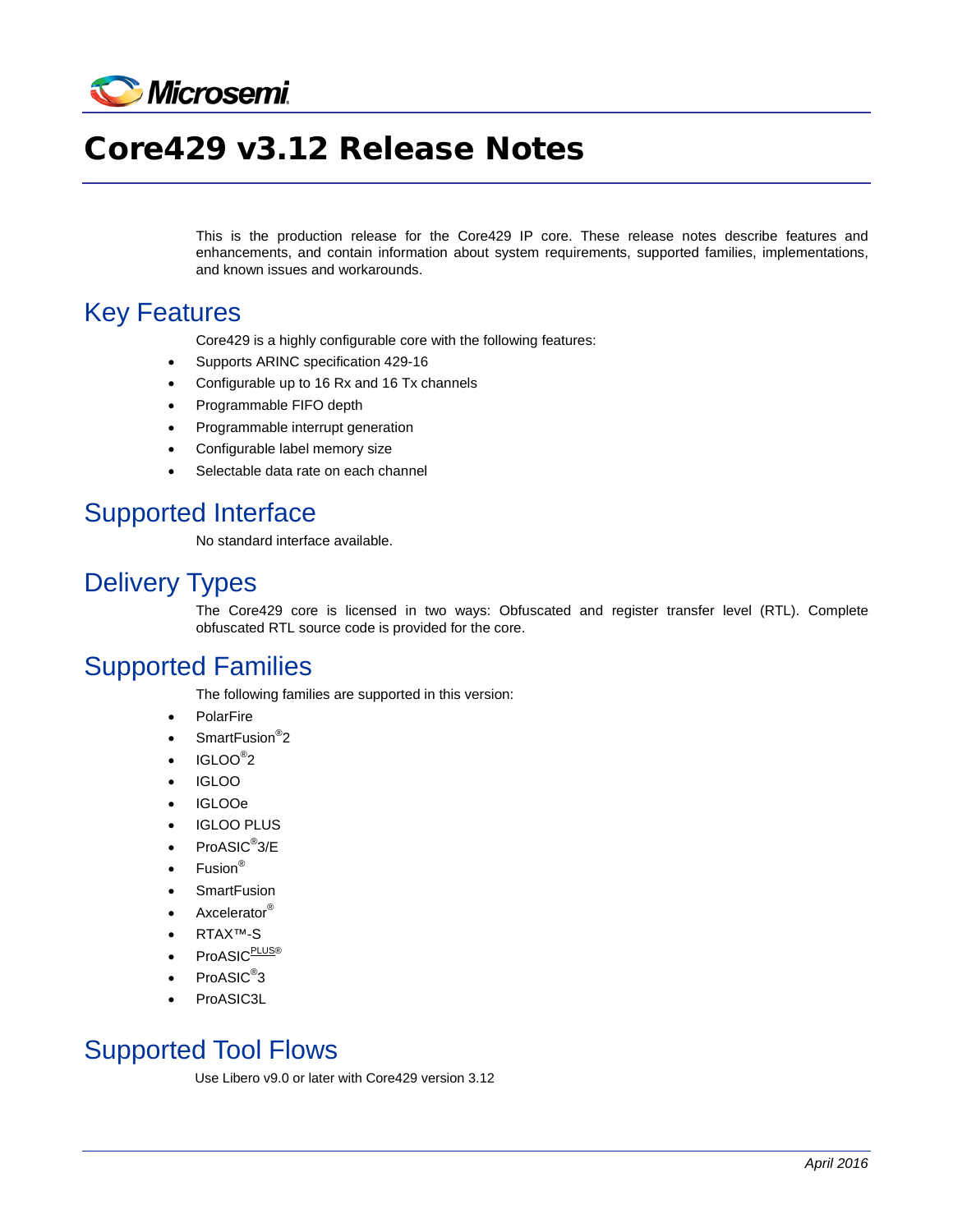

## Installation Instructions

The Core429 CPZ must be installed into Libero software. This is done automatically through the Catalog update function in Libero, or the CPZ file can be manually added using the Add Core catalog feature. Once the CPZ file is installed in Libero, the core can be configured, generated, and instantiated within SmartDesign for inclusion in the Libero project.

Refer to the *[Using DirectCore in Libero SoC User Guide](http://www.microsemi.com/soc/documents/directcore_in_libero_tutorial_ug.pdf)* or [Libero SoC online help](http://www.microsemi.com/index.php?option=com_docman&task=doc_download&gid=132044) for further instructions on core installation, licensing, and general use.

### **Documentation**

This release contains a copy of the Core429 Handbook. The handbook describes the core functionality and gives step-by-step instructions on how to simulate, synthesize, and place-and-route this core, and also implementation suggestions. Refer to the Libero online help for instructions on obtaining IP documentation.

For more information about Intellectual Property, visit: [http://www.microsemi.com/products/fpga](http://www.microsemi.com/products/fpga-soc/design-resources/ip-cores)[soc/design-resources/ip-cores.](http://www.microsemi.com/products/fpga-soc/design-resources/ip-cores) For updates and additional information about software, FPGAs, and hardware, visit: [http://www.microsemi.com.](http://www.microsemi.com/)

### Supported Test Environments

The following test environments are supported:

- Verilog verification testbench
- VHDL user testbench
- Verilog user testbench

### Discontinued Features and Devices

As of Core429 v3.12 Legacy Mode is no longer supported.

#### New Features and Devices

No new features or devices added to this version.

## Resolved Issues in the v3.12 Release

No additional SARs were resolved in the v3.12 release.

## Resolved Issues in the v3.11 Release

[Table 1](#page-1-0) lists the software action requests (SARs) that were resolved in the Core429 v3.11 release.

#### **Table 1. Resolved Issues in the v3.11 Release**

<span id="page-1-0"></span>

| <b>SAR No.</b> | <b>Description</b>                                                  |
|----------------|---------------------------------------------------------------------|
| 62843          | User testbench for IGLOO and IGLOOE failing for Obfuscated license. |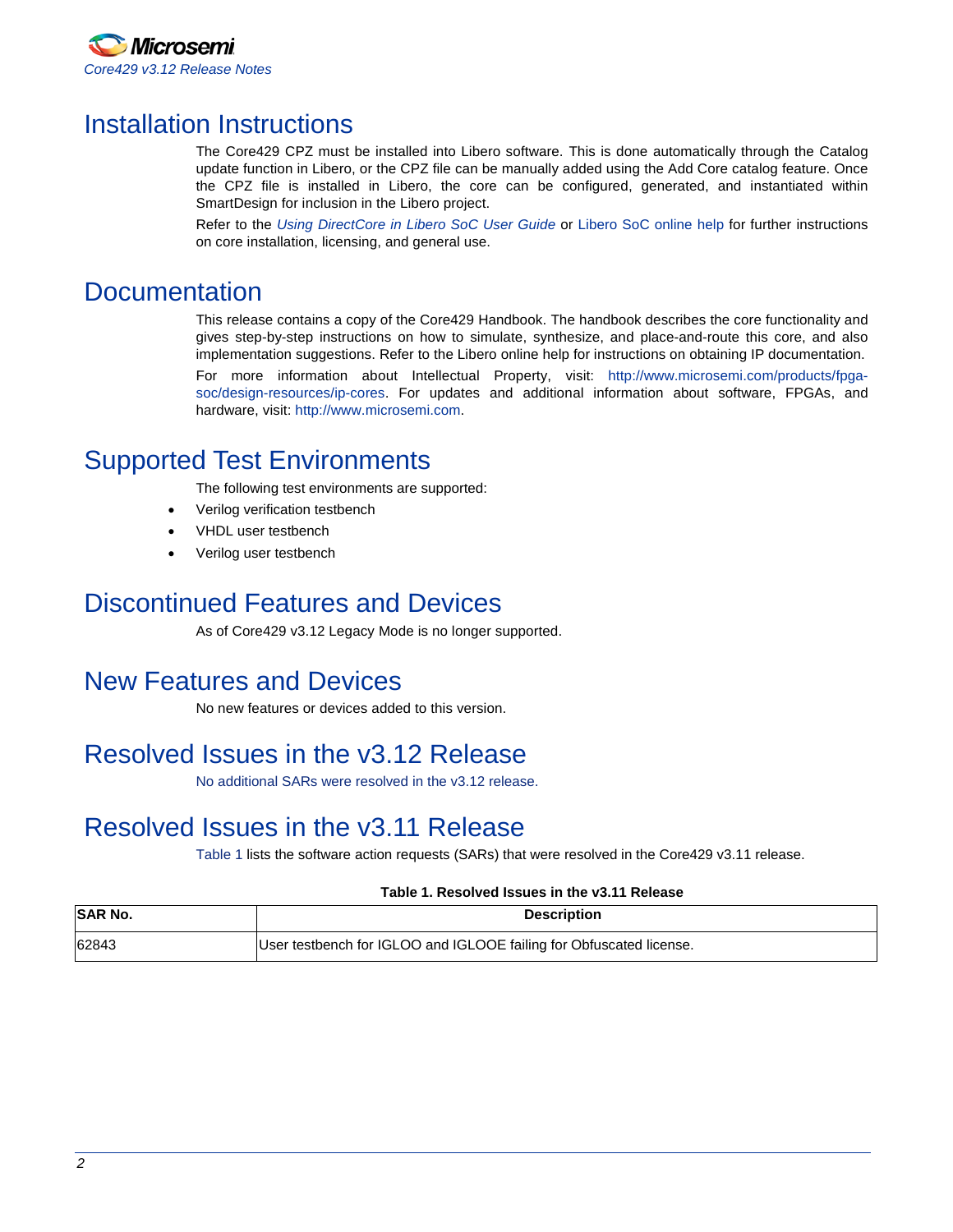## Resolved Issues in the v3.10 Release

[Table 2](#page-2-0) lists the software action requests (SARs) that were resolved in the Core429 v3.10 release.

<span id="page-2-0"></span>

|                | TAMIC LI INGSUTVOU ISSUGS III LIIG VUITU INGIGASG |
|----------------|---------------------------------------------------|
| <b>SAR No.</b> | <b>Description</b>                                |
| 55400          | Removed Legacy Mode.                              |
| 40661          | A solution has been added to the v3.10 CPZ's.     |

#### **Table 2. Resolved Issues in the v3.10 Release**

## Resolved Issues in the v3.9 Release

[Table 3](#page-2-1) lists the SARs that were resolved in the Core429 v3.9 release.

<span id="page-2-1"></span>

|         | Table 3. Resolved Issues in the v3.9 Release                                       |  |
|---------|------------------------------------------------------------------------------------|--|
| SAR No. | <b>Description</b>                                                                 |  |
| 47188   | TX_FIFO_FULL flag stays asserted and never de-asserts when data read from tx fifo. |  |

## Resolved Issues in the v3.7 Release

[Table 4](#page-2-2) lists the SARs that were resolved in the Core429 v3.7 release.

| Table 4. Resolved Issues in the v3.7 Release |  |
|----------------------------------------------|--|
|----------------------------------------------|--|

<span id="page-2-2"></span>

| <b>SAR No.</b> | <b>Description</b>                                                                 |
|----------------|------------------------------------------------------------------------------------|
| 39402          | Issue with TX_FIFO_FULL generation. This issue was fixed with some additional RTL. |
| 39668          | Issue with RX_FIFO_EMPTY generation. This issue was fixed by modifying the RTL.    |
| 39669          | Core does not eject 33-bit words. This issue was fixed by modifying the RTL.       |
| 42625          | Minimum 4-bit word gap not achievable. This issue was fixed by modifying the RTL.  |

## Resolved Issues in the v3.1 Release

[Table 5](#page-2-3) lists the SARs that were resolved in the Core429 v3.1 release.

#### **Table 5. Resolved Issues in the v3.1 Release**

<span id="page-2-3"></span>

| <b>SAR No.</b> | <b>Description</b>                                                                                                                          |
|----------------|---------------------------------------------------------------------------------------------------------------------------------------------|
| 65765          | Added clarification to the description of CLK_FREQ allowed values in the handbook.                                                          |
| 65764          | The CLK_FREQ parameter from the CoreConsole GUI to the top-level wrapper was passed<br>incorrectly.<br>This problem is fixed.               |
| 65354          | The TX module generates incorrect data rate in VHDL flow (v2.3 and v3.0). This issue was fixed<br>by modifying the RTL.                     |
| 65353          | The VHDL testbench has a width mismatch for 16-bit and 32-bit data width (v3.0 only). This<br>problem was fixed by modifying the testbench. |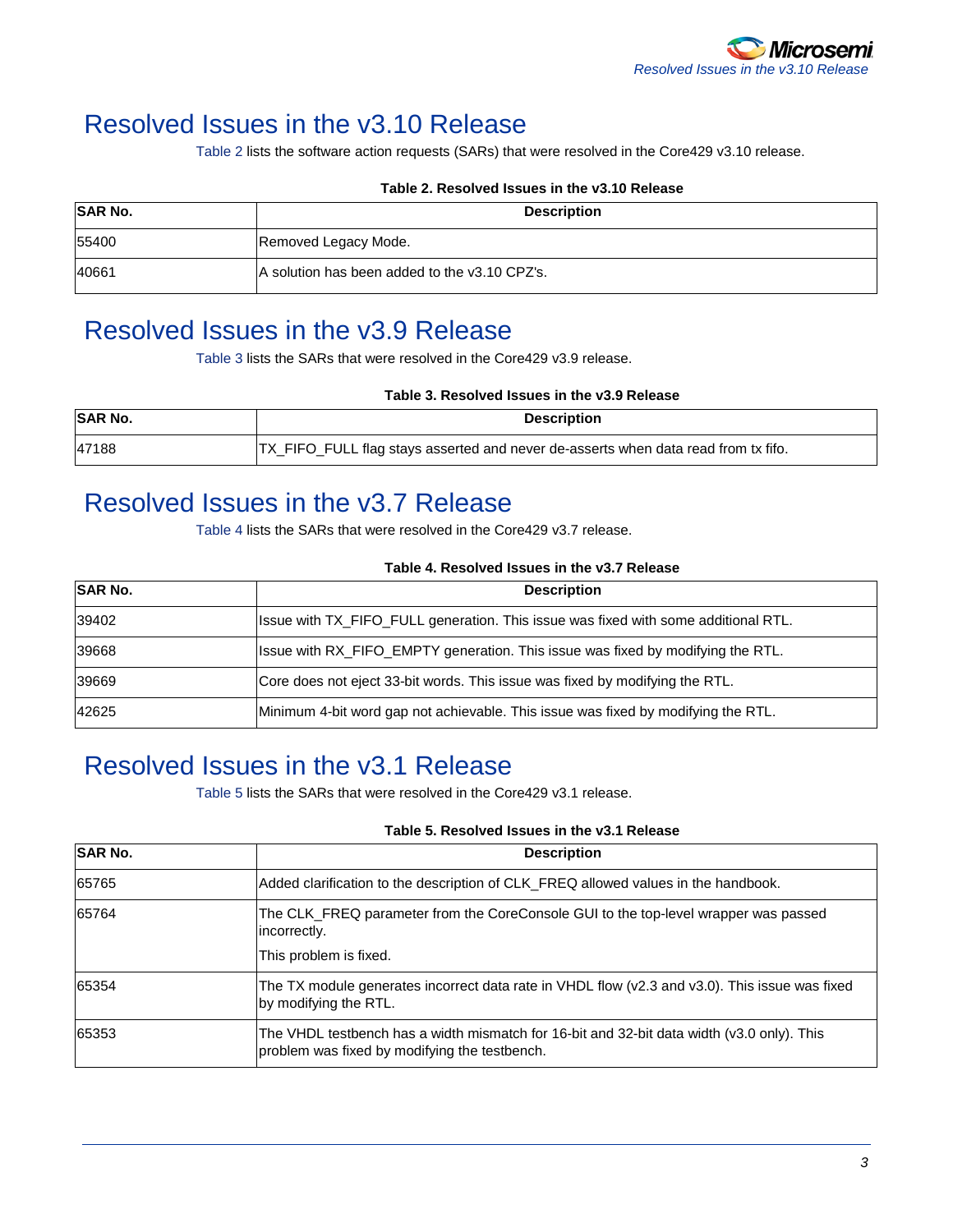

## Resolved Issues in the v3.0 Release

The Core429 RTL code used in v3.0 is identical to that in v2.3, apart from the addition of additional FPGA families, and the move to delivery through CoreConsole. There is no need for current customers to upgrade their designs.

## Resolved Issues in the v2.3 Release

[Table 6](#page-3-0) lists the SARs that were resolved in the Core429 v2.3 release.

#### **Table 6. Resolved Issues in the v2.3 Release**

<span id="page-3-0"></span>

| <b>SAR No.</b> | <b>Description</b>                                                                                                                       |
|----------------|------------------------------------------------------------------------------------------------------------------------------------------|
| 57507          | FIFO Full and Half flags were set to the wrong level for ProASIC3/E family. This issue has been<br>fixed in this release.                |
| 57489          | The level parameters were passing wrong values to the TX FIFO blocks. This issue has been<br>Ifixed in this release.                     |
| 57413          | Receiver randomly drops the incoming data due to wrong calculation of the NULL condition. This<br>lissue has been fixed in this release. |

#### Resolved Issues in the v2.2 Release

[Table 7](#page-3-1) lists the SARs that were resolved in the Core429 v2.2 release.

#### **Table 7. Resolved Issues in the Core429 v2.2 Release**

<span id="page-3-1"></span>

| <b>SAR No.</b> | <b>Description</b>                                                                                                                                                                                                                                  |
|----------------|-----------------------------------------------------------------------------------------------------------------------------------------------------------------------------------------------------------------------------------------------------|
| 34955          | In ProASIC <sup>PLUS</sup> device technology, Cascaded FIFOs only hold data valid for one clock cycle<br>linstead of holding the data until the read strobe is active. The fix was applied to the design by<br>holding the data for an extra cycle. |

## Known Limitations and Workarounds

There are no known limitations or workarounds in the Core429 v3.12 release.